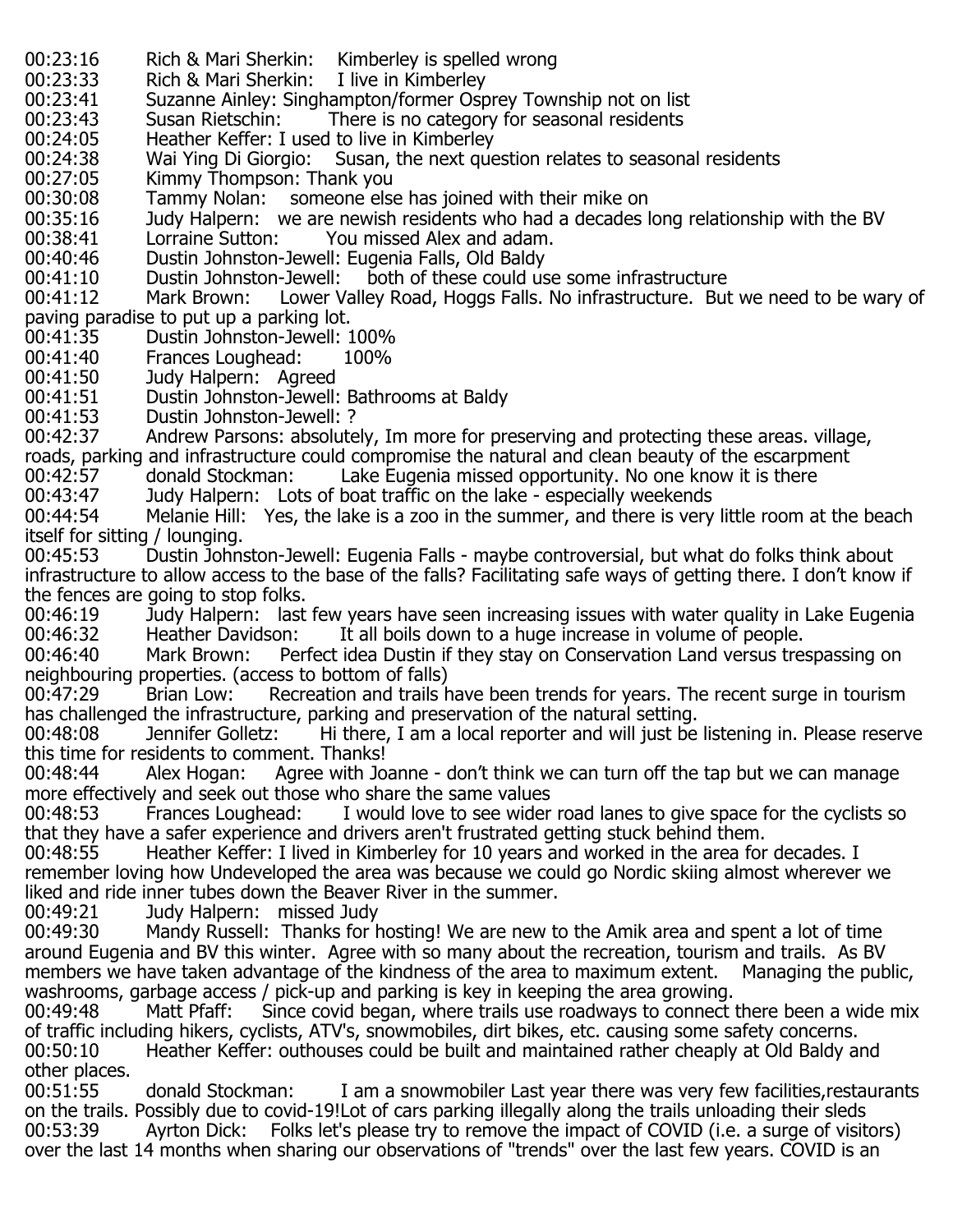outlier data point.<br>00:53:53 Kim

Kimmy Thompson: People are overnight camping at Hoggs Falls. Better signs, by-law or police checks needed all summer.<br>00:54:14 Mark Brown:

Not overnight - as a resident on this road I can confirm that some stayed full time last summer<sup> $\wedge$ </sup> 00:54:44 Andr

Andrew Parsons: I think a lift would be an amazing investment rather than shuttling with cats and vehicles<br>00:55:27

00:55:27 Andrew Parsons: Downhill/endures, cross country biking and skiing  $00:55:38$  Andrew Parsons: enduro\*

00:55:38 Andrew Parsons: enduro\*<br>00:55:41 Suzanne Ainley: Multiple n

Suzanne Ainley: Multiple modes of transport using roads & increase of users - cycling,

motorbikes, cars, off road vehicles, horse & buggy, farm machinery, etc. Share the road program good start

for welcoming cyclists. Strong support for agriculture community.<br>00:55:50 Frances Loughead: In terms of road safety, we In terms of road safety, we still need a resolution for the speed issues in Kimberley. People whip through here and it's terrifying. It's a walking village and there are pets and small children present. I hate that I do not feel safe walking in my own village with my newborn. I regularly watch people whip through, or slow down just until they pass the speed sign and then speed up.<br>00:56:19 Judy Halpern: Glad to see the Wodehouse karst area at the top of Talisma

Judy Halpern: Glad to see the Wodehouse karst area at the top of Talisman as a landscape of special concern<br>00:56:34 Mar

00:56:34 Mandy Russell: It's a stop on the way to Tobermory which has AMAZING mapping and presentations!<br>00:58:35

00:58:35 Angela Marzolini: Yes, definitely overtourism. That is a great word for it.<br>00:58:44 Mark Brown: Lorraine is spot on!

00:58:44 Mark Brown: Lorraine is spot on!<br>00:59:23 Jane Mei: Absolutely agree with

Absolutely agree with Lorraine's comments about over tourism and needing to find balance and being thoughful and respectful.<br>00:59:30 Frances Loughead: 100%

00:59:30 Frances Loughead:<br>00:59:32 Rich & Mari Sherkin

00:59:32 Rich & Mari Sherkin:<br>00:59:44 Joanne Gainer: over

Joanne Gainer: overtourism is definitely a problem

01:00:46 Emily: I agree with Judy and Lorraine<br>01:00:56 Andrew Parsons: Tourism stimulates th

Andrew Parsons: Tourism stimulates the local economy. I believe Grey Highlands to be a very inclusive county and should encourage tourism and not discriminate against it.

Any job creation needs to be a living wage, and good quality work not just service jobs for 6 months. L Sutton

Suzanne Ainley: Great points Lorraine. The area and its natural features are being promoted to individuals who aren't familiar with outdoor rec and respect.<br>01:03:46 John Judge: My concerns are around lack of i

My concerns are around lack of infrastructure around recreational tourism garbage, day time fires near the trails, washrooms, parking, and lack of township bi law enforcement. Increased posting at trail head regarding etiquette and bi laws. Education!!<br>01:04:17 Kimmy Thompson: Let's promote tourism with appropriate in

Kimmy Thompson: Let's promote tourism with appropriate infrastructure, management and increas policing the roads

Judy Halpern: yes, we can't eliminate tourism - it is one of the sustaining economic activities for GH, but careful thought has to be given to balance - overuse, parking facilities, how to generate income to support infrastructure...<br>01:05:34 Matt Pfaff:

People coming here to get away from covid rather than to enjoy our natural environment don't have the same respect as those who have been coming here for a long time.<br>01:06:58 Thelanie Hill: I got skipped, but that's okay—I echo most of what everyone has b

Melanie Hill: I got skipped, but that's okay—I echo most of what everyone has been saying. I am a full-time resident of Eugenia, and my family has lived here for many generations. My biggest issues are similar to a lot of other peoples. It's alarming to feel like I don't want to use the trails and natural resources around me because it

Tim Christmann: I would add residential development and rising real estate prices as a trend. From a tourism perspective I think it is about managing it better and channeling it vs. resisting it which is likely not possible or inclusive.<br>01:07:53 Melanie Hill: 'S

Melanie Hill: 'S overwhelming. I do think there's a massive opportunity to welcome tourism, while also maintaining the natural beauty, rural and agricultural aspects of the area<br>01:08:11 Wai Ying Di Giorgio: Melanie, a record of the chat box will be kept,

Melanie, a record of the chat box will be kept, so your comments are great<br>01:08:12

Cinzia Arcuri: Peter, you bring up some great points. Although new to the area (I'm coming from Collingwood), I am a full time resident and my property sits on the Beaver River, and it is very close to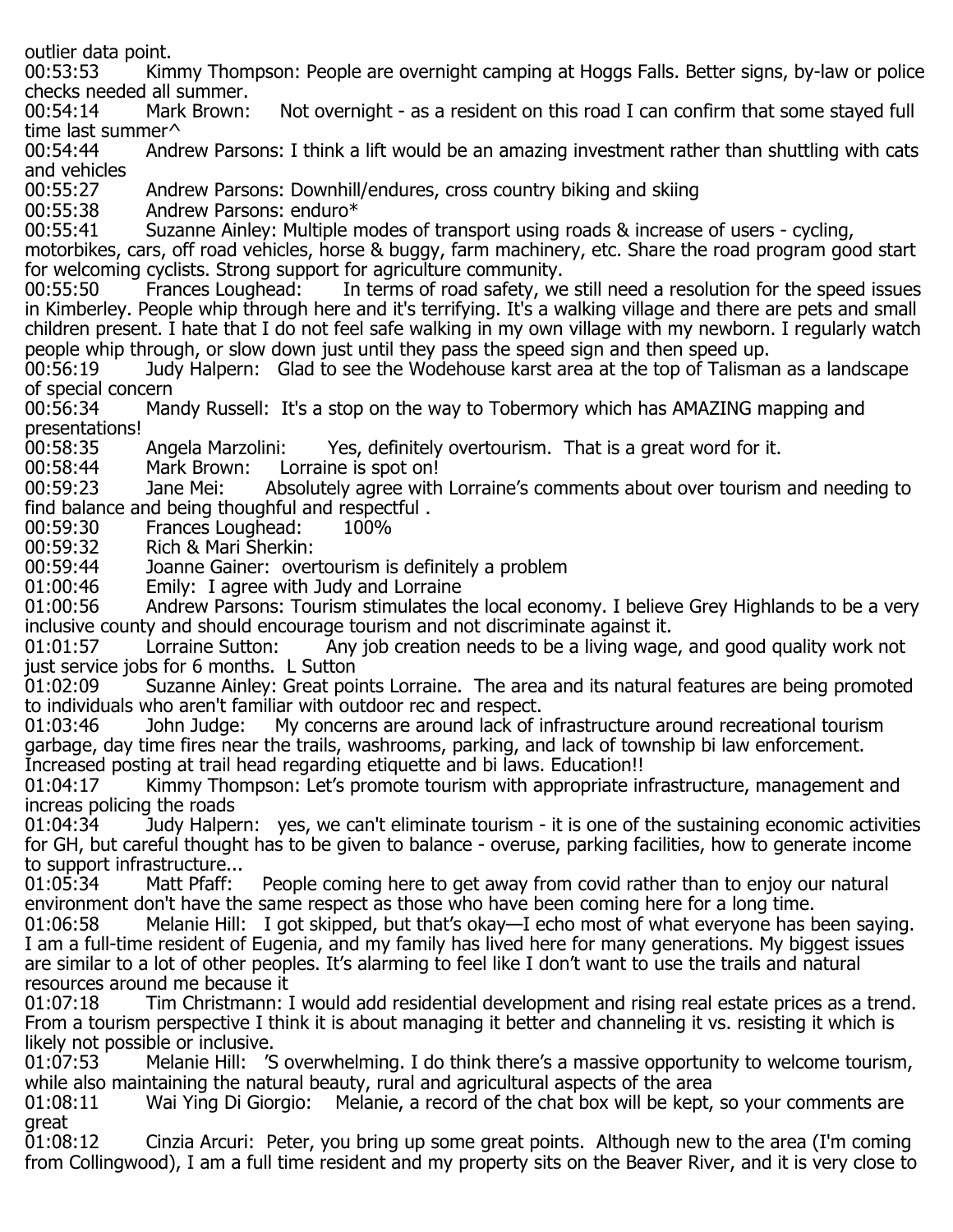access point 2. There is very limited parking to the public access points to the River. The volume of tourism is inevitable & it will only increase with time. We need infrastructure to keep up with the level of tourism 01:08:14 Mark Brown: I hope I was clear in that we need to welcome tourism - but we need to give

them places to go - specific places - while not opening up the whole corridor as open season.<br>01:08:26 Judy Halpern: An example would be something like the "Park Bus" on the per Judy Halpern: An example would be something like the "Park Bus" on the peninsula. It travels from Toronto (or other city centres?) up to Tobermory for the day. The one suggestion I have for such an idea is that it only works if you put an "interpreter" or someone from the area on the bus to educate

how to experience the area respectfully Agreed with Mark's verbal comments and Tim's written comments here about channeling since avoidance is probably not feasible.

01:08:51 Melanie Hill:  $\land$  yes to Jane, and Mark<br>01:09:15 Melanie Hill: Yes, thank you Peter for

01:09:15 Melanie Hill: Yes, thank you Peter for saying that.<br>01:09:30 Cinzia Arcuri: Thank you Peter! Great points

01:09:30 Cinzia Arcuri: Thank you Peter! Great points<br>01:09:38 Jane Mei: Peter

01:09:38 Jane Mei: Peter<br>01:09:43 Lorraine Sutton:

01:09:43 Lorraine Sutton: The Valley is a unique corridor for wildlife, the watershed, the escarpment, we just find solutions to preserve, protect and restore it. L Sutton

escarpment, we just find solutions to preserve, protect and restore it. L Sutton<br>01:09:50 Mark Brown: Many great ideas here. Appreciate them... let's w Many great ideas here. Appreciate them... let's welcome people to enjoy what we have without ruining what we have (the reason we live here!)<br>01:10:28 Jane Mei: Sorry. I meant to say thank to Peter

Sorry. I meant to say thank to Peter for his commentary about respecting the geology and indigenous history and value of the area.

Thank you Peter for mentioning the need for education around the Indigenous people in this area.<br>01:11:31 Tim

Tim Christmann: @rachel agree facilitating growth of small businesses is important to local community sustainability

01:13:56 Frances Loughead: thank you, Rachel!<br>01:14:36 Heather Keffer: The difficulty with developr

Heather Keffer: The difficulty with development is how the local economy is affected positively AND negatively. Can local folks afford to continue to live here? Are we envisioning minimum wage

jobs of a seasonal nature or things that are more full time and sustainable?<br>01:14:47 Melanie Hill: Thank you Rachel, I agree, It's important to no Melanie Hill: Thank you Rachel, I agree. It's important to not rely entirely on tourism for the economy. We would end up being like Collingwood, and it would only increase the issue of unaffordable housing.<br>01:15:18

Melanie Hill: The housing market here has skyrocketed even in the past two years. It's alarming.<br>01:15:32

Rachel Kwan: Just wanted to make sure that we're recognizing the hard work of so many of the small businesses that have been the backbone of this community especially since Talisman closed. Like Stacie + Justin and the General Store, all the wonderful businesses like the Bicycle and Bakery in Flesherton, Markdale, all our local tradespeople... We are a sustainable community, I want that to continue in the area's future vision<br>01:16:25

Susan Rietschin: I missed part of discussion do to an important phone call, but I wanted to comment on development in area and the pressures on land that will results. I believe we need a clear plan for "green development" of buildings and appropriate densificaion in villages rather than sprawl.<br>01:16:45 Mark Brown: What would Rich do - I don't want to speak for him - but 'no Parking' l What would Rich do - I don't want to speak for him - but 'no Parking' bylaws, that are enforced regularly, would ensure that we aren't in 'over-tourism'. Parking lots can only hold so

many, and that is likely the right amount of load for this natural area.<br>01:18:50 Kimmy Thompson: ATVs yes. No one has mentioned m 01:18:50 Kimmy Thompson: ATVs yes. No one has mentioned motorcycles with loud pipes yet!<br>01:20:11 Susan Rietschin: I second the concern about ATV use everywhere with little regu I second the concern about ATV use everywhere with little regulation. Fossil fuel using recreational items seem to be an issue everywhere such as the boats on lakes as well.<br>01:20:47 Emily: I agree with Wanda as well. ATVs are very noisy and smelly. Also, in the summer Emily: I agree with Wanda as well. ATVs are very noisy and smelly. Also, in the summer the boat launch in Eugenia is packed and people smoke on the beach and let their dogs run free...lots of boat

traffic pollutes the water and air 01:21:16 Emily: I am always happy to see canoes and kayaks though<br>01:21:20 Andrew Parsons: Who do I contact to present my prepared n

Andrew Parsons: Who do I contact to present my prepared notes? I have a rudimental

- business plan, petition and vendors/local businesses for marketing, sponsorship and endorsement.<br>01:21:39 The Emily: I think we really need to focus on environmental protection of these beautifu 01:21:39 Emily: I think we really need to focus on environmental protection of these beautiful areas 01:21:47 01:21:47 Melanie Hill: I agree Emily<br>01:21:58 Rich & Mari Sherkin: +1 Emily
- 01:21:58 Rich & Mari Sherkin:<br>01:22:22 Judy Halpern: ATVs

Judy Halpern: ATVs are increasing, some ignoring fences/gates (e.g. hydro road up to the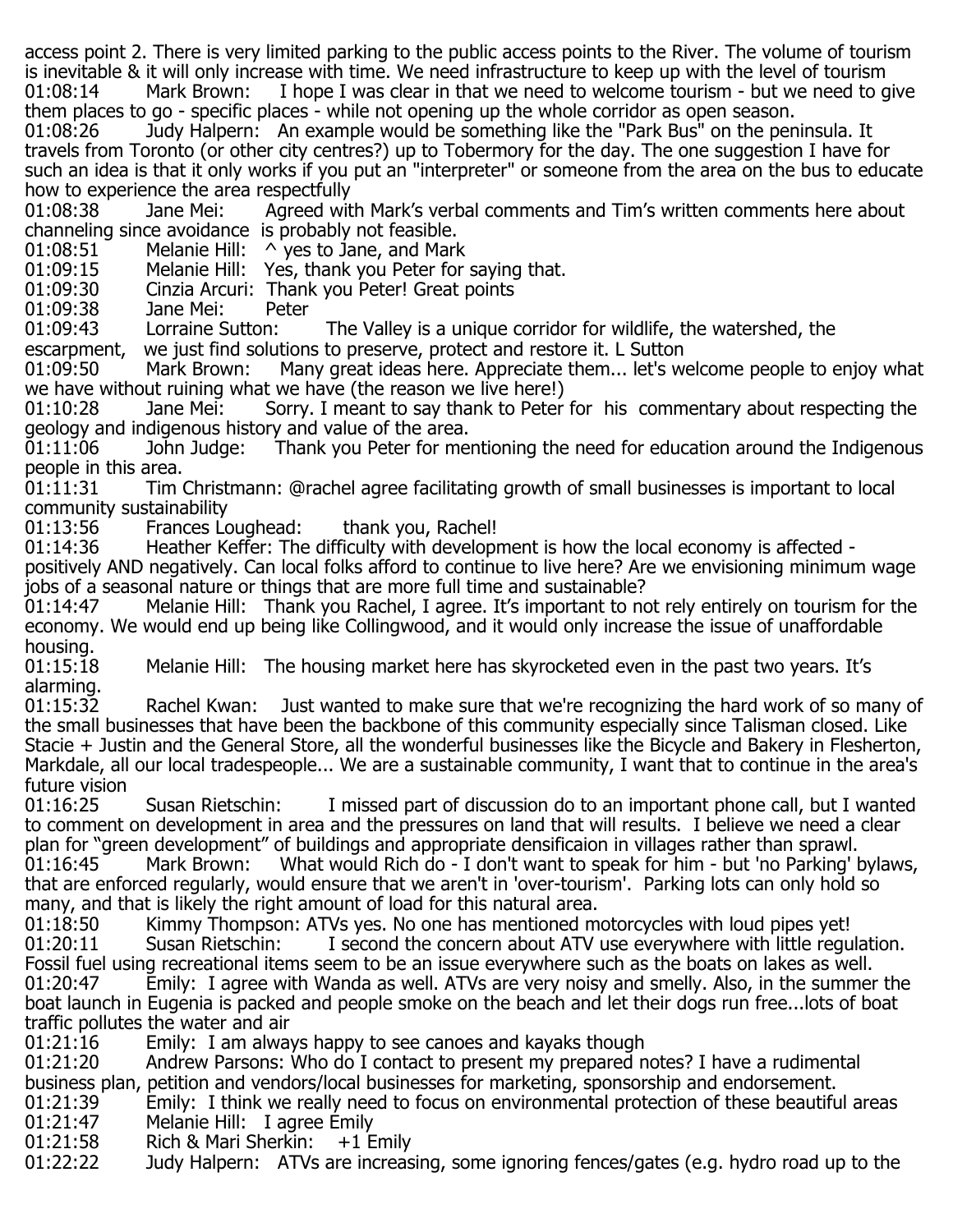Eugenia dam), but I suspect most are local riders. Speed reduction to 40 kph in the Village of Eugenia has reduced speeding to some extent but also resulted in some cars going on side streets where speed limit is still 50.<br>01:22:27

Wai Ying Di Giorgio: Hi Andrew, Please send your notes to the municipality; greyhighlands.biz<br>01:22:37 Matt Pfaff:

Yes, I agree, ATV's are very loud, some driving much faster than they should be and leaving garbage behind. Some are respectful but many are not. The noise they create is a major

annoyance for us!<br>01:22:38 And 01:22:38 Andrew Parsons: thank you<br>01:22:59 Robin Chubb: ecdev@gre

01:22:59 Robin Chubb: ecdev@greyhighlands.ca<br>01:23:13 Robin Chubb: is the email you should s

01:23:13 Robin Chubb: is the email you should send to<br>01:23:24 Wai Ying Di Giorgio: Sorry - thanks for the cor

01:23:24 Wai Ying Di Giorgio: Sorry - thanks for the correction Robin<br>01:23:26 Robin Chubb: greyhighlands.biz is where the project website

01:23:26 Robin Chubb: greyhighlands.biz is where the project website is hosted<br>01:24:42 Dustin Johnston-Jewell: We're on the pipeline to peninsula

01:24:42 Dustin Johnston-Jewell: We're on the pipeline to peninsula<br>01:24:47 Stacie Howe: Environmental sensitivity must be consider

Environmental sensitivity must be considered, and I see this awareness growing. The Talisman properties present an opportunity to protect the ecology and educate the public. At the same time it increases the area that can be used by people with low-impact non-motorized human

activities.<br>01:25:12

01:25:12 Judy Halpern: And also a pipeline to the Collingwood area<br>01:28:05 Emily: I would like to see this area promoted as more of a Emily: I would like to see this area promoted as more of a nature reserve rather than a tourism destination - that way maybe people will have a more respectful mindset when they visit. Promote ways of enjoying the area that are environmentally friendly<br>01:29:11 Lorraine Sutton: Do rock climbers pay a

Do rock climbers pay anything? Bruce TRail folks pay a membership

fee.<br>01:29:50 01:29:50 Dustin Johnston-Jewell: No they do not<br>01:30:06 Susan Rietschin: Bruce trail is big o

01:30:06 Susan Rietschin: Bruce trail is big connection with those areas...<br>01:30:21 Rachel Kwan: Not for the rock climbing. But we do pay as we woul

Not for the rock climbing. But we do pay as we would for any other access to areas such as Kolapore (membership / parking)<br>01:30:47 Tim Christmann: The Blue Mount

Tim Christmann: The Blue Mountains is exploding with development. That creates a

significant and stronger connection to BV as development expands. Can be a strength if managed.<br>01:31:01 Susan Rietschin: Would love to see bike trail connections between all those area Would love to see bike trail connections between all those areas that is not on roads<br>01:31:33

01:31:33 ioel: All new road paving should include very wide, paved shoulders.<br>01:31:47 Dustin Johnston-Jewell: @Joel, +1

01:31:47 Dustin Johnston-Jewell: @Joel, +1<br>01:33:20 Johanna O'Reilly: Agree with T Agree with Tim. There is a lot of opportunity to leverage the development in Collingwood/Blue Mountain

Yes bike trails would encourage folks to enjoy environmentally friendly ways of passing time in the corridor.<br>01:33:45 Heather Davidson:

What would the addition of a compulsory course in environmental stewardship given at the middle school level by the Dept. of Ed

Andrew Parsons: Agree Paula and revive the old talisman resort with a lift for biking and skiing<br>01:34:41

01:34:41 Matt Pfaff: Welcome and education centre for visitors<br>01:35:02 Heather Davidson: Irreplaceable

01:35:02 Heather Davidson:<br>01:35:45 Nadia Dubyk: Bol

01:35:45 Madia Dubyk: Bold Economic Vision = Green Innovation & Knowledge Base<br>01:35:49 Cinzia Arcuri: Eniov nature & preserve it

01:35:49 Cinzia Arcuri: Enjoy nature & preserve it

Heather Keffer: Enjoy the outdoors and arts and crafts in the Beaver Valley in a sustainable way

01:36:03 Lorraine Sutton: A managed area ( I like the Niagara Commission Concept - not appointed by the prov. government but perhaps elected by Grey County Residents for a 4 year term) to conserve wildlife, the escarpment, birds, the watershed, plant habitat, and to contribute to climate stability.

01:36:06 Jane Mei: Sustainable, responsible and respectful management and preservation of what the Earth has provided and we cannot replace.<br>01:36:19 Emily: respecting and enjoy

respecting and enjoying nature

01:36:27 Andrew Parsons: sustainable, natural, protected, inclusive, preservation, education<br>01:36:44 Judy Halpern: find ways to educate the public who uses the area beyond signag

01:36:44 Judy Halpern: find ways to educate the public who uses the area beyond signage<br>01:36:54 Rachel Kwan: A well-rounded, accessible, and sustainable future for the Beaver V

A well-rounded, accessible, and sustainable future for the Beaver Valley with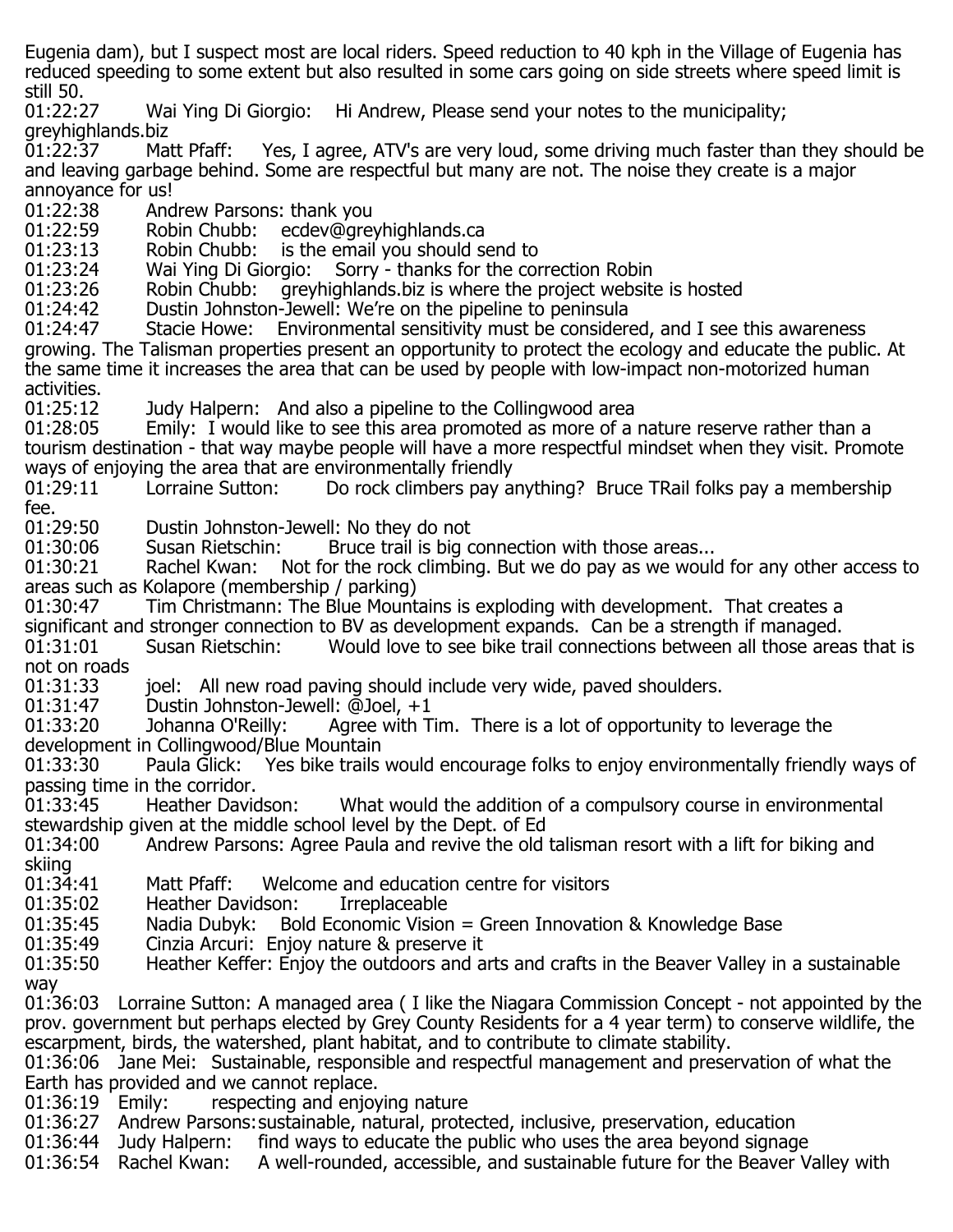vibrant opportunity for local residents, the regional community, and future generations<br>01:37:41 John Judge: Indigenous Heritage, Fragile Present, Sustainable Future

01:37:41 John Judge: Indigenous Heritage, Fragile Present, Sustainable Future<br>01:37:41 Dustin Johnston-Jewell: Get outside and play in a respectful and susta Get outside and play in a respectful and sustainable way  $@John, +1$ 

01:37:55 Dustin Johnston-Jewell:

01:39:09 Tammy Nolan: Visitors don't know what they don't know. I believe visitors will embrace education and appreciate knowing where to go, what the rules are, safety reminders, information about where they are, etc........<br>01:39:12 Judy Halpern:

promote/attract sustainable businesses that are non-consumptive and green oriented

01:40:04 Joanne Gainer: We need to develop the economy around permanent, full time good quality jobs that can sustain families and build community.<br>01:40:19 Rachel Kwan: Agree, Joanne +1

01:40:19 Rachel Kwan:<br>01:40:45 Melanie Hill:

 $\wedge$  Yes, same to Joanne.

01:41:09 Susan Rietschin: Connected bike "rail" type trail between all those communities listed in the second question with tourist support. Quebec is way ahead of us in this!

01:41:32 Tim Christmann: @susan agree with the trail suggestion<br>01:41:41 Judy Halpern: cycling routes have to be carefully plan

cycling routes have to be carefully planned to reduce erosion and incursion onto

other trail users.<br>01:42:18 Kimmy Thompson: Let's encourage cyclists to call out or ring a bell when they race up behind you in Kimberley Forest.

01:42:41 Susan Rietschin: Agreed Judy! Bruce Trail should not be used by cyclists

01:42:41 joel: Rather than a single visitors' centre, each hotspot (Eugenia Falls, Baldy, Hoggs Falls,

Kolapore) should have full time attendants/wardens who enforce parking, trail etiquette, etc.<br>01:42:45 Judy Halpern: Nothing will grow on those trails again

01:42:45 Judy Halpern: Nothing will grow on those trails again<br>01:42:46 Heather Davidson: Signage is there in places - Share

Signage is there in places - Share the Road

01:43:53 Joanne Gainer: Yes to a nature reserve at Talisman!

01:44:01 Suzanne Ainley: Get bikes off roads. FYI ---Grey County Transportation & Grey Tourism did (and I think still do) have policy to widen paved shoulders on County roads when a section is being maintained.<br>01:44:07 Judy Halpern: Yes Lorraine, Eco lodge with educators on how to use the area sustainably

Yes Lorraine, Eco lodge with educators on how to use the area sustainably

01:44:15 Judy Galloway: Agree with Lorraine<br>01:44:16 Alex Hogan: Think Lorraine's prop

Think Lorraine's proposing an idea that might work for many different perspectives<br>01:44:51 Emily:

Awesome idea Lorraine

01:45:01 Lorraine Sutton: We will need to find a way to shuttle people , not increase car traffic and emissions.<br>01:45:09 Judy Halpern:

Are road cyclists members of an association that can contribute to the costs of enlarging road shoulder?<br>01:45:33 Greg Seraganian:

01:45:33 Greg Seraganian: Ilike Lorraine's idea about the nature preserve.<br>01:45:42 Gary Gingras: In my opinion, Day visitors do not bring sustainable e In my opinion, Day visitors do not bring sustainable economic development. Overnight visitors have a sense of ownership...they feel this is their place. This kind of tourism can bring year round employment, infrastructure and sustainable development.<br>01:46:02 Rachel Kwan: I really like the idea of how we can bridge

I really like the idea of how we can bridge between novice visitors and sustainable enjoyment of outdoor areas. I was once a person who was new to the area, but people (like Dustin, Joel, Stacie, others) shared what they loved about the area with me and showed me how to be part of this community. Whatever solution we can find for the middle stepping stone would be good. 01:46:46 Joanne Gainer: I

01:46:48 Tim Christmann:i think road cyclists would welcome a safer, wider road or paved shoulders. I also favour a connected off-road trail network for mountain and trail riding.

01:46:59 Matt Pfaff: Definitely agree with partnerships with educational institutes<br>01:47:02 Emily: Reat idea to partner with universities

01:47:02 Emily: Neat idea to partner with universities<br>01:47:44 Rachel Kwan: Nadia's throwing some great ide

01:47:44 Rachel Kwan: Nadia's throwing some great ideas out there!  $+10$ <br>01:48:09 Tim Christmann: @nadia I like the forward thinking.

Tim Christmann: @nadia I like the forward thinking.

01:48:20 Lorraine Sutton: Nadia, Great ideas for a contemporary view of the economic possibilities. L

Sutton<br>01:48:32 01:48:32 Joanne Gainer: I love the idea of university satellites to use the area for research and education.<br>01:48:49 John Judge: Thank you Nadia, exciting ideas 01:48:49 John Judge: Thank you Nadia, exciting ideas<br>01:48:56 Kimmy Thompson: Love the idea of green kno

Love the idea of green knowledge - partner with corporate, architects and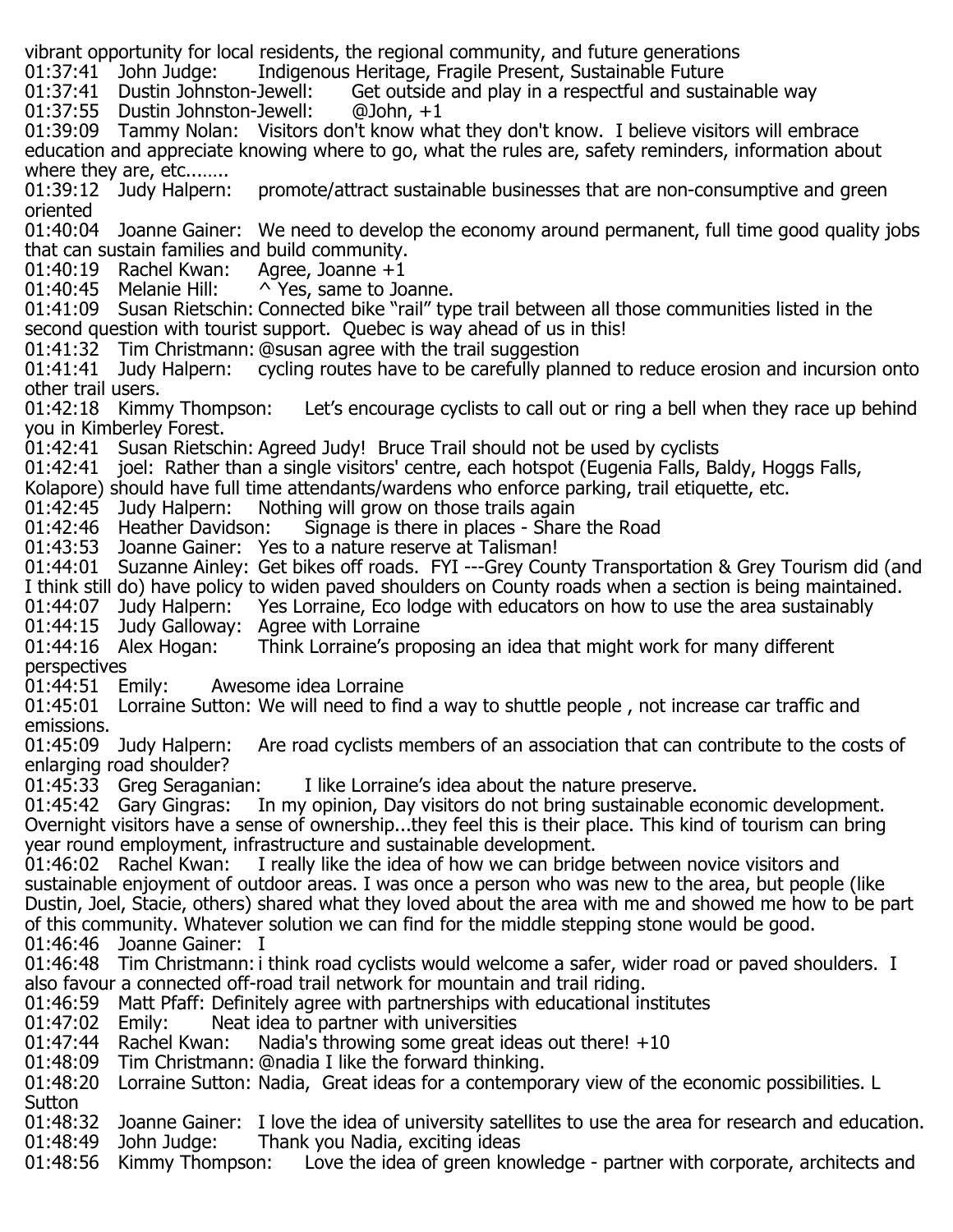create a home/centre which promotes eco products

A green building / eco-tourism innovation hub at Talisman could be really cool. And so applicable for so many local reasons too<br>01:49:25 Stacie Howe: Agreed, Nadia!

01:49:25 Stacie Howe:

01:50:06 Susan Rietschin: Just a thought about a small part of the "green" aspect of The Valley which is obvious from above and is really tree canopy. Have we got tree protection bylaws in place? Do Communities have a way to maintain and grow their canopy? We have lots of elms in The Valley that seem to be immune to disease and should be promoted and protected. If we aren't replanting in towns we will lose canopy

01:51:18 Paula Glick: better beach<br>01:51:20 Emily: At Eugenia lake - k

At Eugenia lake - kayaks/canoes that people can borrow free of charge? Don't know how we would manage it...<br>01:51:27 Judy Halpern:

01:51:27 Judy Halpern: What do you mean by changes?<br>01:51:46 Melanie Hill: Yes, some kind of revitalization f

Yes, some kind of revitalization for the beach at Lake Eugenia would be amazing. Right now it's grass and a dock<br>01:51:54 Kit Redding: More boat launches

 $01:51:54$  Kit Redding:

01:52:06 Peter von Bitter: Some out of the box suggestions:

01:52:29 Jane Mei: Nadia really hit the nail on the head about doubling down on what's sets this area apart. We need to preserve what is left because we risk possibly losing it all trying to find ways to profit off of it.

01:53:06 Susan Rietschin: Can we do a partnership with a Ontario Hydro to make lake more

environmentally friendly and accessible?<br>01:53:15 Judy Halpern: Talisman ha Talisman had a pool. Is it still viable?

01:53:49 Rob Hunsperger:I am an architect. (and also work at a University) I would not advocate for a destination eco-product centre. Promoting that kind of travel from urban centres is not consistent with sustainable goals. I absolutely agree with everyone who wants to preserve the natural environment.<br>01:54:01 Stacie Howe: From Stewart Haliday (sent to me privately by accident) 50% of the Tal From Stewart Haliday (sent to me privately by accident) 50% of the Talisman lands are owned by the Municipality and therefore they can decide the eventual fate. Council needs to decide what is the best use. Any purchaser should be a B corp. or at least have this philosophy. The local community wants an opportunity to investigate the "Environmental" possibilities for this property.

01:54:16 Jane Mei: There are already urbanized areas that can be slated for economic development. We

shouldn't be looking at ways to commodify nature just because it's "Free"<br>01:54:29 Stacie Howe: Protect Ecological sensitivies, and the rest wil Protect Ecological sensitivies, and the rest will follow.

01:55:17 Peter von Bitter: An out of the box suggestion would be to use the Talisman property for a university or college campus, i.e the Beaver Valley Campus of Georgian College?

01:55:34 Lorraine Sutton: The list does not include preservation, a park concept, a conservation corridor, with appropriate low impact, non motorized activities recreational education and activities. L Sutton<br>01:55:40 Paula Glick: Sustainability

01:55:40 Paula Glick:<br>01:55:50 Judy Halpern: Sustainable development, depending on what you mean by development 01:55:50 Rob Hunsperger:Developing Talisman is a tremendous opportunity but with a hope that is doesn't become Blue Mountain junior.

01:56:06 Suzanne Ainley: Look beyond day trippers & day use of natural amenities. Multi-day visitors, such that trail users, rock climbers, cyclists, fishers, backcountry skiers, paddlers, etc. can be in area longer. Talisman could be anchor to this. How to keep small pods of people outside on trails, routes, etc. Look at hiking trail systems in UK, France, etc. using camping barns as an idea to create in BVC. This is low impact way to stay in areas for multiple days. It also preserve farm building and cultural heritage of regions. BT doesn't promote camping on trail anymore. Thru-hikers are also missed opportunity.

01:58:52 Andrew Parsons:Using recycled resources, hiring local companies and employees, reduction in use disposable resources, not disturbing the natural environment that already exists.<br>01:59:20 Judy Halpern: Good suggestions Andrew

01:59:20 Judy Halpern: Good suggestions Andrew<br>01:59:34 Heather Davidson: Put our resources int

Put our resources into perfecting what what we do have - a huge challenge.

01:59:35 Andrew Parsons:mountain bikers are really good at doing all of those things haha

01:59:50 Mandy Russell: Agreed Andrew!<br>02:00:04 Emily: Consider environment

Consider environmental impact before we act, and choose environmentally sensitive ways forward